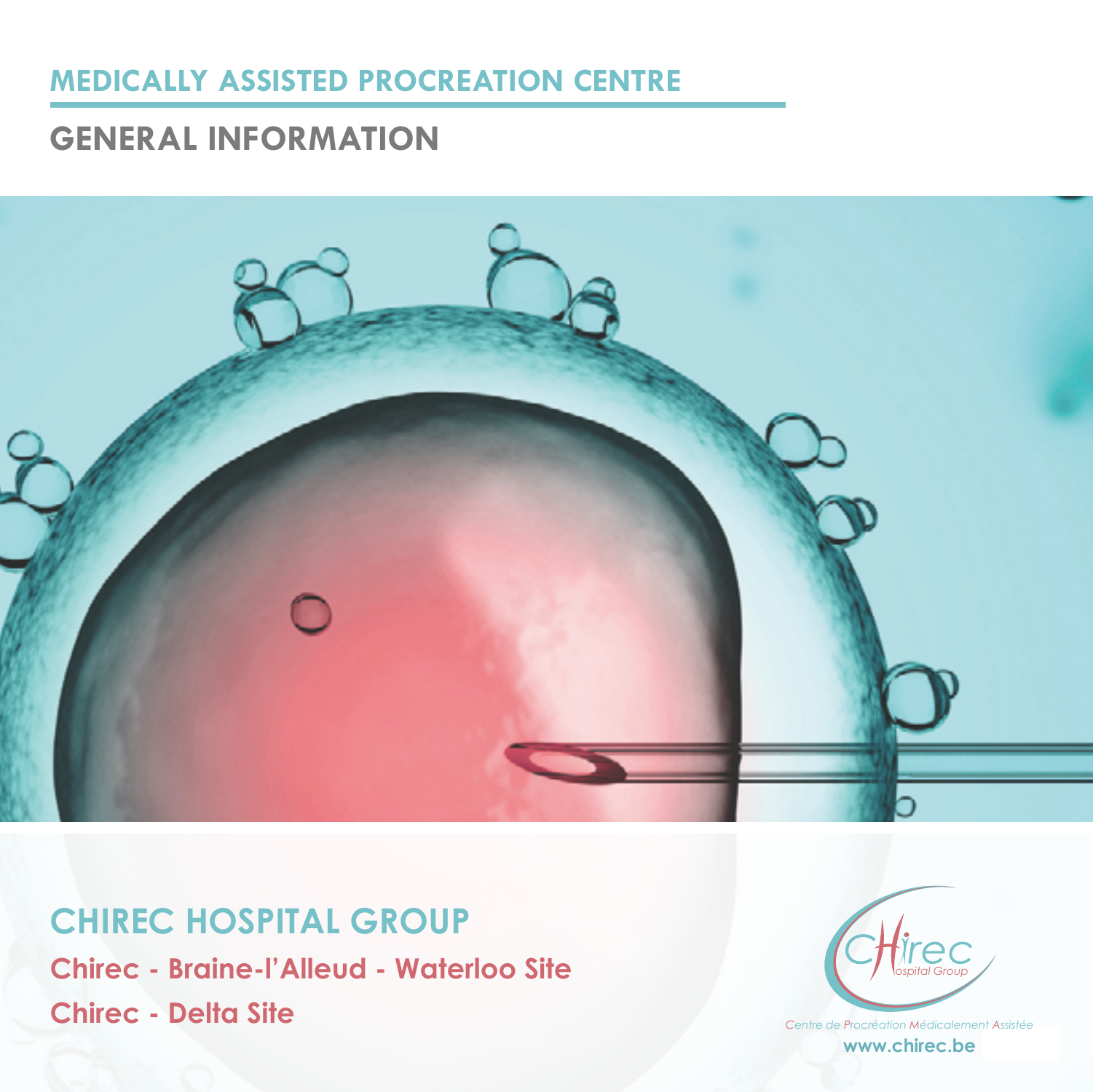| <b>Centre P 6-7</b> |
|---------------------|
|                     |
|                     |
|                     |
| ques P 18-19        |
|                     |
|                     |
|                     |

- **• More than 30 years of innovation...................................................... P 4-5**
- The Medically Assisted Procreation C
- **• Accessibility criteria.............................................................. P 8-9**
- **• Sperm donation.......................................................................... P 10-13**
- **• Oocyte donation......................................................................... P 14-17**
- **•** In Vitro Fertilisation laboratory technic
- **• Social freezing........................................................................... P 20-21**
- **• Oncofertility............................................................................... P 22- 23**
- Fertility and the environment...............

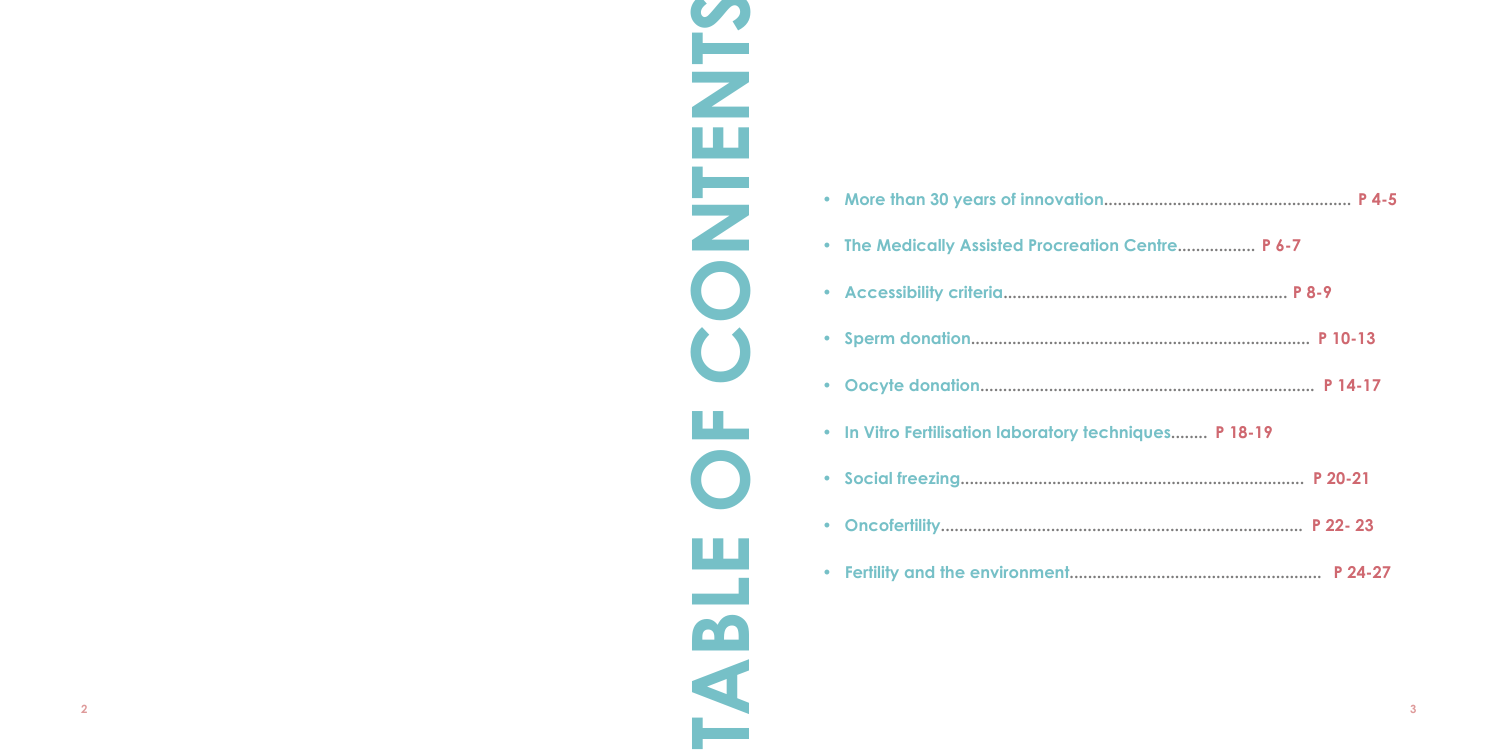## **1999**

# **2008**

# **2011**



First publication demonstrating the beneficial effect of artificial reduction of the blastocoelic cavity prior to vitrification.

First publication on the development of aseptic vitrification and its application for all stages of embrynonic development.

Firts birth in Belgium after vitrification of oocytes.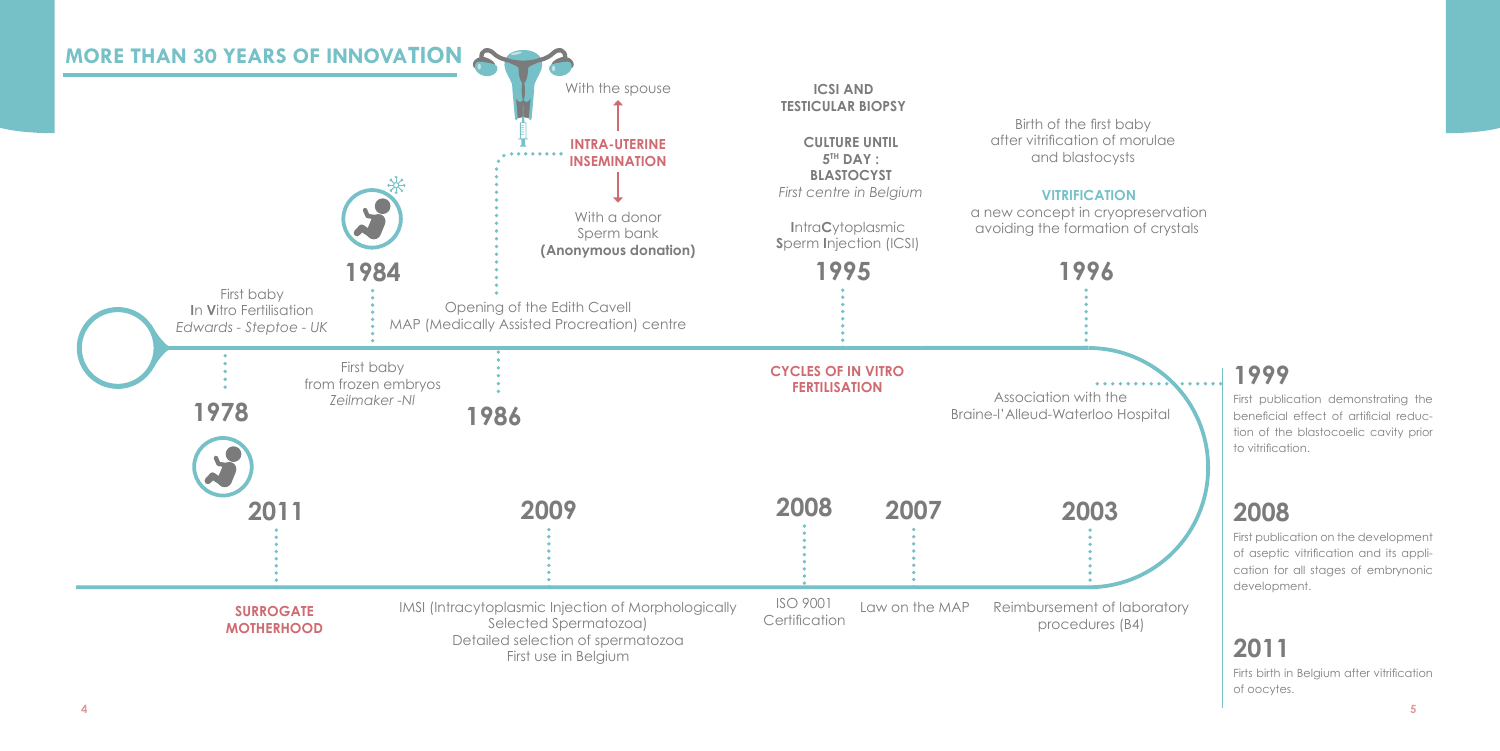### **SPECIAL CASES**

The internationally recognised Chirec The team works in close collaboration with Centre for Medically Assisted Procreation (MAP), opened more than 30 years ago, covers all the advanced technologies of In Vitro Fertilisation.

MAP centres consist of physicians specialised in reproductive medicine, nurses, mid-

wives,

secretaries and embryologists.

They have broad areas of expertise, ranging from reproductive endocrinology to andrology.

- Direct or anonymous oocyte donations.
- Embryo donations.
- Sperm donations.
- Social freezing
- (oocyte freezing for non-medical reasons).
- Preservation of oocytes or spermatozoa for medical reasons
- (cancer, decreased ovarian reserve).
- Testicular biopsies.
- Surrogate motherhood (SM).

patients' gynaecologists and other specialists (psychologists, geneticists, radiologists, anatomopathologists, endocrinologists, haematologists, obstetricians, ...) in the framework of

multidisciplinary medicine aiming to provide optimal care to patients.

> We take into account your private and professional activities and offer a wide range of consultation times (early morning or early evening </650).

Chirec's collaborations enable it to cover broader requirements such as preimplantation diagnosis, preservation of ovarian tissue or the management of patients with positive serologies.

## **MEDICALLY ASSISTED PROCREATION CENTRE**

This year, the MAP Centre has performed: **• More than 1,700 intrauterine inseminations. • Approximately 900 IVF and ICSI.**

A medical consultant specialised in MAP will take care of you throughout your treatment: creation of your dossier, supervision of the stimulation phase, collection of gametes, embryo reimplantation and supervision of the progestative phase.

### **ACTIVITY ?**

- Comprehensive examinations of the male and female reproductive systems.
- Endometrial receptivity assessment.
- Ovarian reserve assessment.
- Reproductive ovarian stimulation.
- Intrauterine insemination of spermatozoa.
- Sperm capacitation.
- In Vitro Fertilisation (IVF).
- Intracytoplasmic Sperm Injection (ICSI).
- Intracytoplasmic Injection of Morphologically Selected Spermatozoa (IMSI).
- Cryopreservation of embryos by vitrification.
- Cryopreservation of female and male gametes.
- Hatching.
- Oncofertility (multidisciplinary management of fertility in cancer patients).
- **6 7** • Pre-implantation diagnosis, cryopreservation of ovarian tissue, positive serology (in academic collaboration).

### **OVERALL CARE**

# **SOME NUMBERS**

- 
- 

### **PERSONALISED CARE**

### **SPECIFIC INTERVENTIONS**

 **If you are unable to attend your first consultation, the MAP Centre gives you the opportunity to establish a** 

 **first contact by video conference with a medical consultant who will listen to you and answer your questions.**

 **For more information, do not hesitate to pay a virtual visit to the MAP Centre on www.chirec. be**

### Chirec has two MAP centres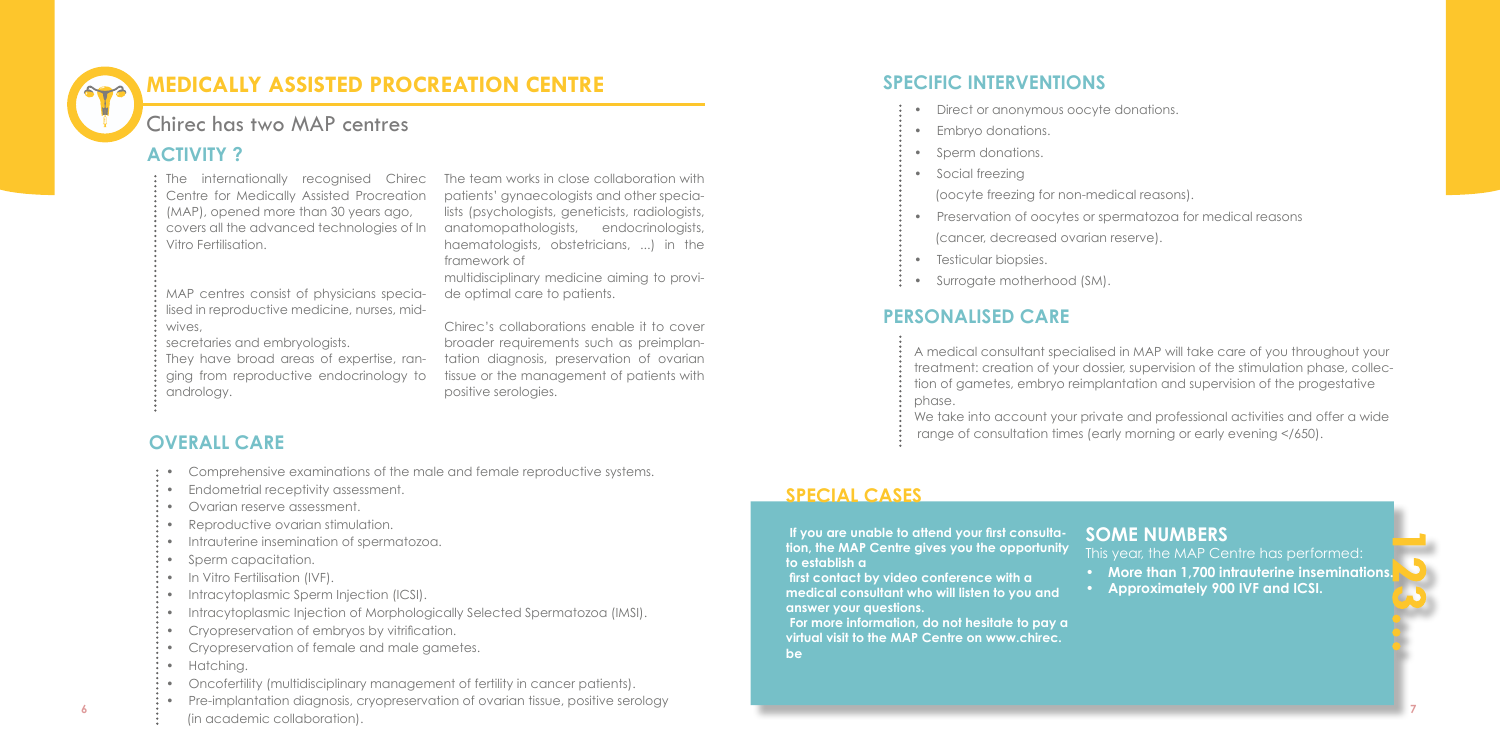- 
- 
- 



### **ACCESSIBILITY CRITERIA**

### For Medically Assisted Procreation

#### **After the finalisation of:**

- Ovarian stimulation.
- Intrauterine insemination of spermatozoa.
- Sperm capacitation.
- In Vitro Fertilisation (IVF).
- Intracytoplasmic Sperm Injection (ICSI).
- Intracytoplasmic Injection of Morphologically Selected Spermatozoa (IMSI).
- Cryo-preservation of embryos by vitrification.
- Cryo-preservation of female and male gametes.
- Hatching.
- Oncofertility (multidisciplinary management of fertility in cancer patients).
- Oocyte donation (direct or anonymous).
- Embryo donation.
- Anonymous sperm donation.
- Social freezing (oocyte freezing for non-medical reasons).
- Preservation of oocytes or spermatozoa for medical reasons (cancer, decreased
- ovarian reserve)
- Testicular biopsies.
- Surrogate motherhood (SM).
- Comprehensive examinations of the male and female reproductive systems.
- Endometrial receptivity assessment.
- Ovarian reserve assessment.

#### **We offer:**

- Heterosexual couples with infertility problems
	- 23% of female origin
	- 30% of male origin
	- 21% of mixed origin (both)
	- 26% idiopathic reasons
	- Homosexual couples and single women.
- Women in the context of oncofertility (fertility and cancer).
- Women in the context of social freezing.
- Men in the context of oncofertility.

### **CONDITIONS**

- Not under the age of 18 (except for special medical exceptions).
- Same sex couples from the age of 18 years.
- Single women from the age of 25 years.
- Oocyte collection allowed up to 45 years of age.
- Oocyte stimulation and reimbursement of laboratory costs to 42 years of age
	- (if the accessibility criteria are in order).
- Embryo transfer allowed up to 47 years of age.
- Men accepted up to 70 years of age.
- Consultations with the child psychiatrist or the psychologist in certain requests.

### **ACCESS TO FERTILITY TREATMENTS**

### **ELIGIBILITY**

### **RECIPIENTS**

- **• Full investigation of all the genitors, with serology of less than 3 months.**
- **• Visit to a child psychiatrist or psychologist, compulsory**
- **• Serology of less than 3 months at the first attempt of treatment.**
- **• Serology of less than one year for the following treatments.**
- **• Signing of consent for all members of the parental project.**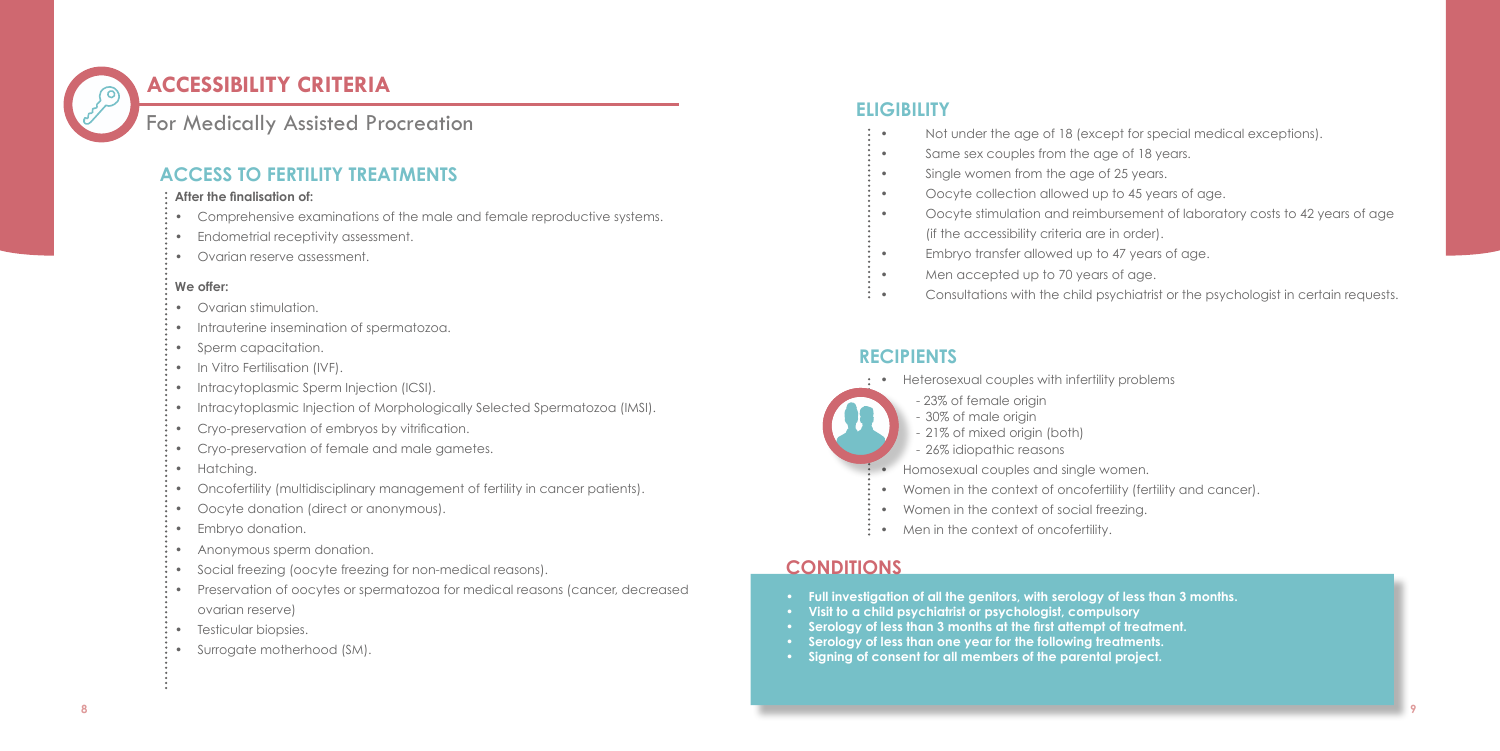Sperm donation is a practice of Medically Assisted Procreation that consists in the use of sperm from a man other than the one involved in the parental project, either because the latter cannot conceive with his own sperm or because there is no man in the initial parental project (single women, female couples).

#### **Sperm donation may be suitable:**

- For couples in which the man does not have sperm (azoospermia), has too few sperm cells (oligospermia) or sperm of too poor quality (teratospermia) to achieve a pregnancy despite access to In Vitro Fertilisation treatments.
- If the man has a serious genetic disease that could be transmitted to the child if using his own sperm.
- For single women who wish to have a child.
- For female couples who wish to have a child.

### **WHAT IS SPERM DONATION?**

### **WHO IS THIS TYPE OF TREATMENT FOR?**

### **BELGIAN LAW**



Sperm donation is allowed for heterosexual couples, but also for single women and female couples. Anonymous donation is permitted as is directed donation resulting from a direct agreement between the donor and the recipient couple or the recipient. Sperm of the same donor may not lead to births in more than 6 different women (or female couples). The trade in sperm is prohibited. Once made, the donation is irrevocable and the donor has no legal right to or duty towards the child.

• Either voluntary anonymous donors who wish to be able to help another couple to conceive. Donation is altruistic and donors are not paid. They receive only a small compensation for the loss of wages caused by the time

• Or direct donors; it is usually a close friend of the couple who will give sperm directly to a woman or a couple, which will allow the child later to have

- required to donate.
- access to its origins.

Anonymous donors must be between 18 and 45 years old. They will be received in consultation by a child psychiatrist or a psychologist, and by a physician specialising in reproductive medicine who will conduct a thorough questioning in order to evaluate their motivations and medical history and ensure that there is no risk of disease transmission to the child. A blood test will be carried out to detect sexually transmitted diseases, the most common genetic diseases (such as cystic fibrosis) and certain chromosome abnormalities via a karyotype.. The same tests are performed in directed donors.

### **WHO ARE THE SPERM DONORS**

### **WHAT ARE THE TESTS PERFORMED ON DONORS?**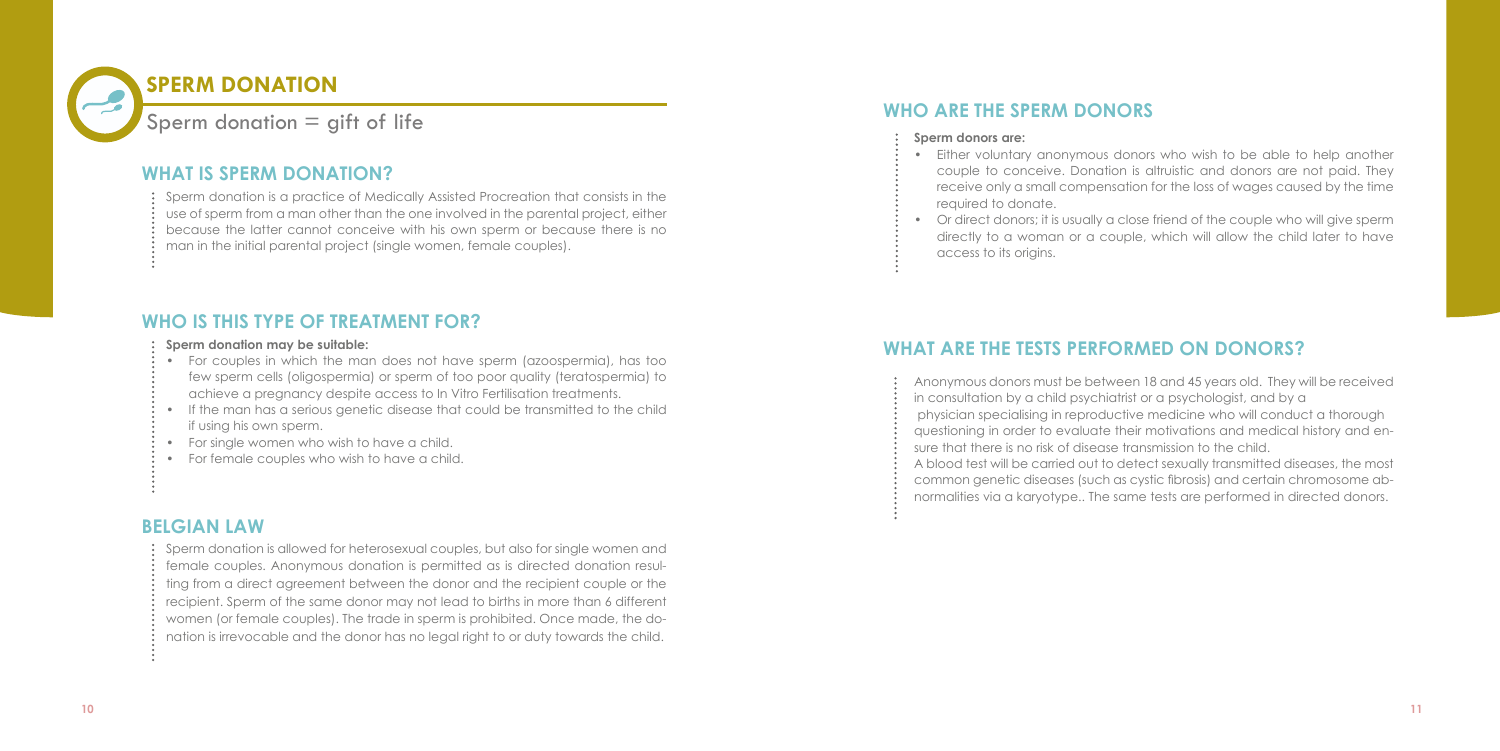

Sperm donors produce a sperm sample by masturbation. The sperm is then treated in the laboratory and frozen in straws. It is quarantined for the time required to ensure the absence of risk of sexually transmitted diseases.

The donor sperm whose physical characteristics provide the best match is selected for treatment.

If the woman does not have a fertility problem, the treatment consists of

In some situations, it is necessary to resort to In Vitro Fertilisation (blocked tubes, severe endometriosis…). In this case, the woman's oocytes are collected and fertilised in the laboratory with the donor's

sperm. The embryo(s) thus formed will then be transferred to the woman's uterus where they can attach and continue to develop.

- The use of a sperm straw from a donor
- amounts to 175 euros. This cost is not covered by social security and is entirely borne
- by the couple or the woman.

intrauterine insemination. At the time of ovulation, the sperm is thawed, then prepared and deposited inside the uterine cavity using a thin catheter.

- The success of the pregnancy during the sperm donation procedure varies ac-
- cording to the age of the patient, the possible pathology and the quality of the
- embryo formed if an In Vitro Fertilisation is performed.
- Sperm donation pregnancies are no different from pregnancies resulting from nor-
- 
- identical.

mal sexual intercourse. The rates of miscarriage or congenital malformations are

### **HOW IS THE TREATMENT PERFORMED IN PRACTICE? WHAT IS THE COST OF THIS TYPE OF TREATMENT?**



### **WHAT ARE THE RISKS?**

### **WHAT ARE THE RESULTS?**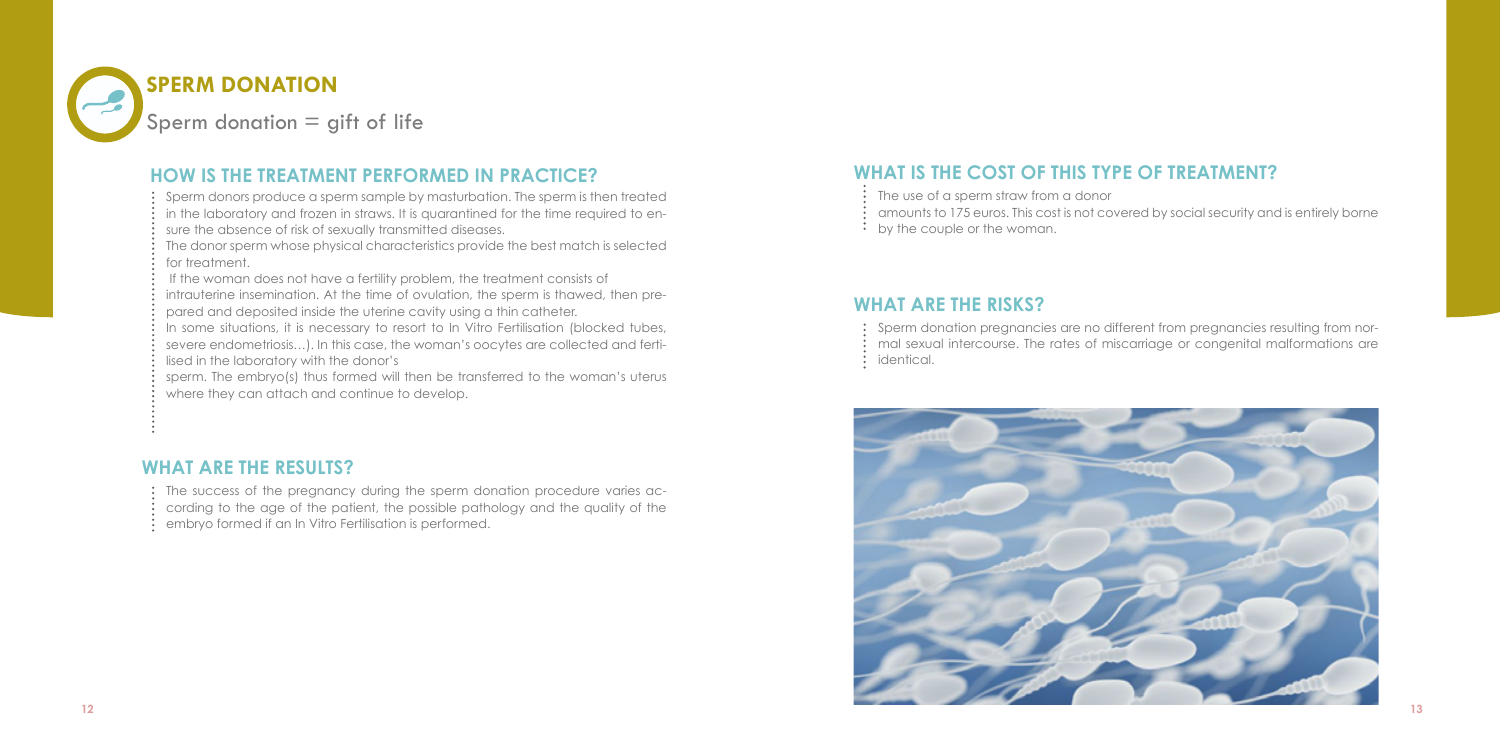

Where a woman cannot or can no longer make a baby with her own oocytes, she can use an oocyte donation. Oocytes are then collected from another woman called «donor»; the oocytes are fertilised with the spermatozoa of the spouse or sperm donor and the embryos thus formed can then be transferred to the uterus of the «recipient», where they attach and continue to develop.

- The woman has no more oocytes
- (premature ovarian failure or advanced age).
- The woman has few oocytes and/or of poor quality, which makes pregnancy impossible despite In Vitro Fertilisation techniques.
- The woman carries a serious genetic disease that could be transmitted to the
- child if she uses her own oocytes.

#### **Le don d'ovocytes peut être indiqué quand :**

The request for oocyte donation must be made before the age of 45. The transfer of donated embryos is possible up to the age of 47 years. The donation can be either directed (or known) from a donor introduced by the woman who needs it, or anonymous.

In the case of a directed donation, it is most often a sister or close friend who wishes to help the recipient to have a child. In the case of an anonymous donation, it is most often an altruistic gesture in order to help a couple to have the blessing of becoming parents. In Belgium it is forbidden to trade in oocytes.

### **WHAT IS IT?**

### **WHO IS THIS TYPE OF TREATMENT FOR?**

### **BELGIAN LAW**

Oocyte donors must be of age and under 35 in case of anonymous donation and under 38 in case of direct donation. They are received in consultation by a child psychiatrist or a psychologist and by a doctor specialising in reproductive medicine; the latter will conduct a thorough questioning to verify their motivations and medical history and to ensure that there is no risk of transmission of diseases to the child. A blood test will be carried out to detect sexually transmitted diseases, the most common genetic diseases (such as cystic fibrosis) and certain chromosome abnormalities via a karyotype. The same tests are performed in directed oocyte donors.

### **WHO ARE THE OOCYTE DONORS?**

- 
- 
- 
- 

### **WHAT ARE THE TESTS PERFORMED ON DONORS?**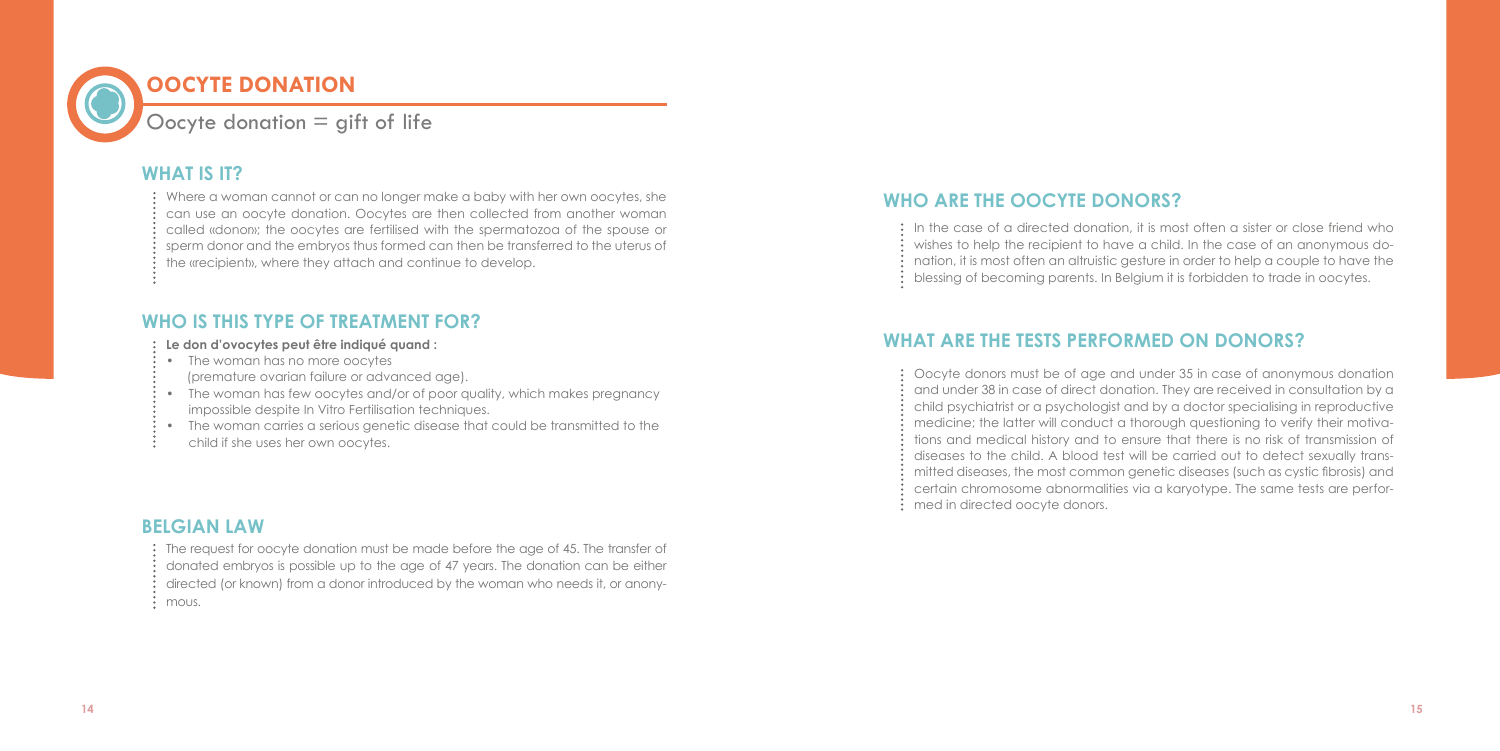## **OOCYTE DONATION**

Oocyte donation  $=$  gift of life

The oocyte donor undergoes ovarian stimulation to increase several follicles and enable collection of several mature oocytes.

This treatment is done by subcutaneous injections and lasts an average of two weeks. Response to treatment must be monitored by ultrasound and blood tests. At the end of this treatment, the oocytes are taken under general anaesthesia and fertilised with the sperm of the spouse or possibly that of a donor.

The embryos thus obtained develop in the laboratory and are placed in the uterus of the recipient at 2 to 5 days of development. The number of embryos replaced is determined by law. The recipient will have received an oral treatment to prepare her endometrium to accommodate them.

If other embryos have developed well, they may be kept frozen and subsequently given to the recipient if necessary.

The results of oocyte donation are good and are essentially dependent on the age of the donor. On average, more than 60% of recipients may be considered pregnant at the end of their third transfer.

In the case of directed oocyte donation, the laboratory cost is borne by the recipient's mutual insurance if she meets the general criteria for IVF reimbursement. Drugs needed to treat the oocyte donor are not reimbursed. Costs associated with a directed oocyte donation amount to around 1,800 euros. These costs include the assessment, the stimulant medication and the donor oocyte collection, as well as the embryo transfer. If the recipient is more than 43 years old or has already used her 6 reimbursed IVF attempts, the cost is about 3,200 euros. In case of anonymous oocyte donation, the cost is about 4,000 euros if the recipient receives a reimbursement from her mutual insurance for laboratory costs and 5,500 euros if not.

Pregnancies obtained after an oocyte donation carry a little more risk. There is indeed a higher rate of hypertension, pre-eclampsia, foetal growth retardation and pregnancy diabetes. This is increasingly the case the older the recipient is at the time of pregnancy. A closer pregnancy follow-up is therefore proposed to the pregnant patient following an oocyte donation.

### **HOW IS OOCYTE DONATION PERFORMED IN PRACTICE? WHAT IS THE COST OF THIS TYPE OF TREATMENT?**

## **WHAT ARE THE RISKS? WHAT ARE THE RESULTS?**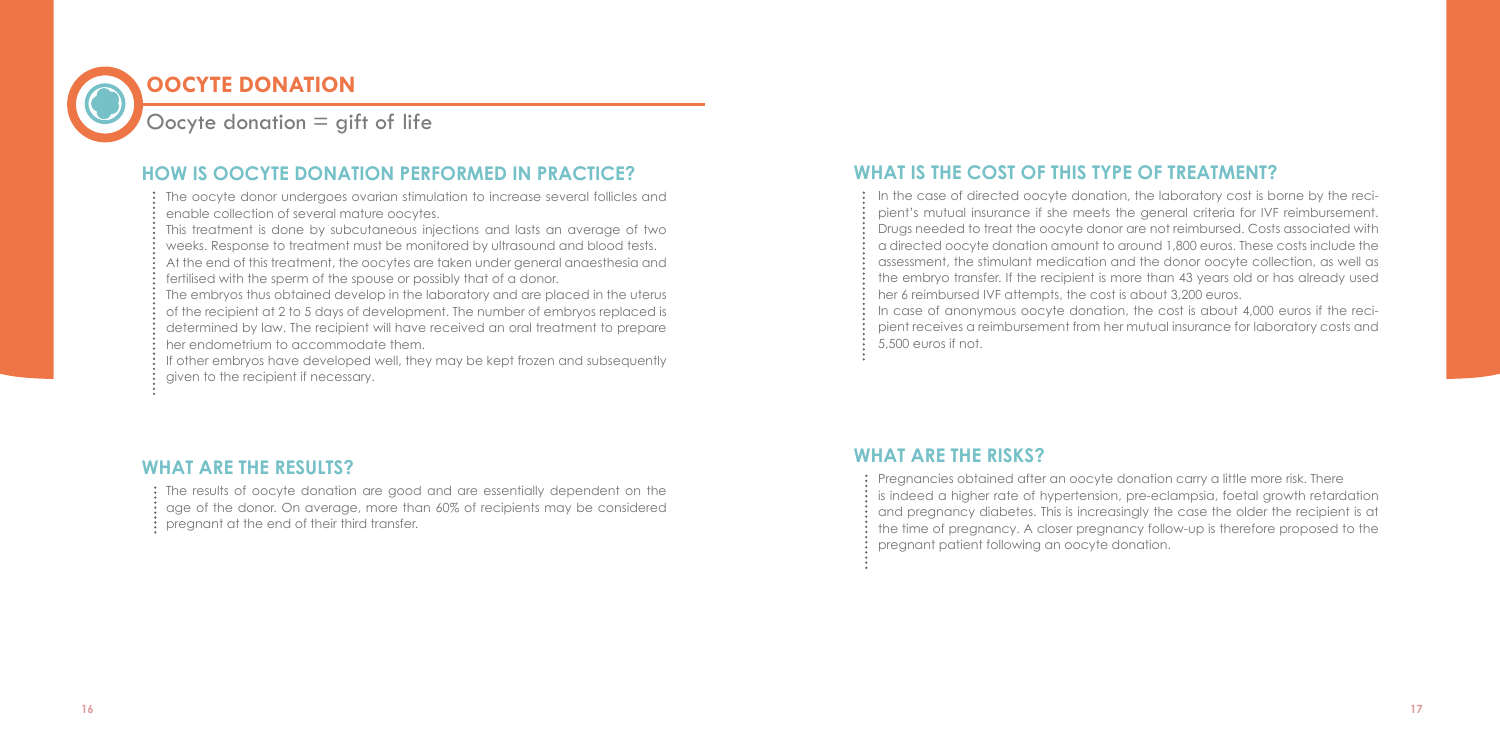## **IN VITRO FERTILISATION LABORATORY TECHNIQUES**



### **IVF & INSEMINATION CYCLE**

**FOR WHOM?**



Heterosexual couple



Single parent couple



Female couple



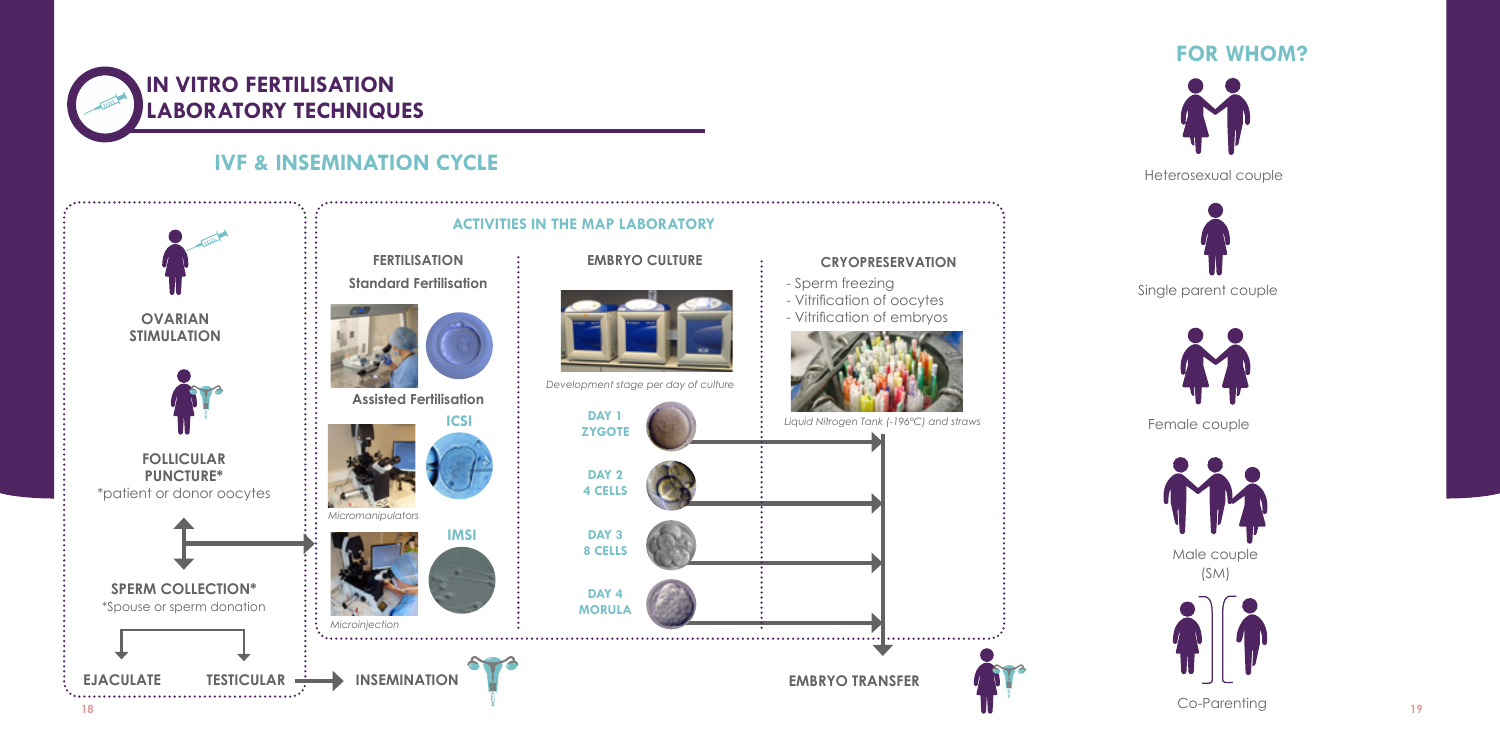### **SOCIAL FREEZING**

Social freezing is the technique for freezing oocytes without a medical reason for later use. The term social freezing is used to distinguish it from the conservation of oocytes as part of gonadotoxic treatment (destruction of ovarian tissue). In that case we speak of oncofertility.

The term social freezing is sometimes replaced by the term AGE «Anticipation of Gametes Exhaustion». It is therefore a prevention of age-related infertility, but it does not offer an absolute guarantee of maternity.

### **WHAT IS SOCIAL FREEZING?**

Social freezing is carried out in the same way as standard In Vitro Fertilisation treatment with stimulation by daily drug injections under the skin for about 11 days. The oocytes are then removed by the vaginal route under local or general anaesthesia during a day hospitalisation.. When the patient decides, she asks for her oocytes to be thawed for a fertilisation with the sperm of her companion or the sperm of a donor. Once the embryos are obtained, they are transferred according to the maximum number prescribed by law.

For social freezing, the chances of pregnancy  $\;$  creation, stimulation drugs and oocyte conserwith mature oocytes taken before age 35 is vation remain the responsibility of the patient. **estimated at about 5%. Thus it is best to freeze about 20 oocytes to allow pregnancy. These numbers decrease further with age. This is why the freezing of oocytes is not proposed in patients over 40 years of age.**

The best chances of becoming pregnant are There is currently no reimbursement provided before the age of 35, whether in a natural way by mutual insurance in the context of social

### **HOW DOES IT WORK?**

*Today, the age of first pregnancy is increasingly late. Due to this social phenomenon, long studies or lifestyle choices with demanding professional priorities, more and more women are opting for social freezing.*

### **STATISTICS**

**The laboratory costs of Medically Assisted Pro-**

**freezing. or with in Vitro Fertilisation (including social freezing).**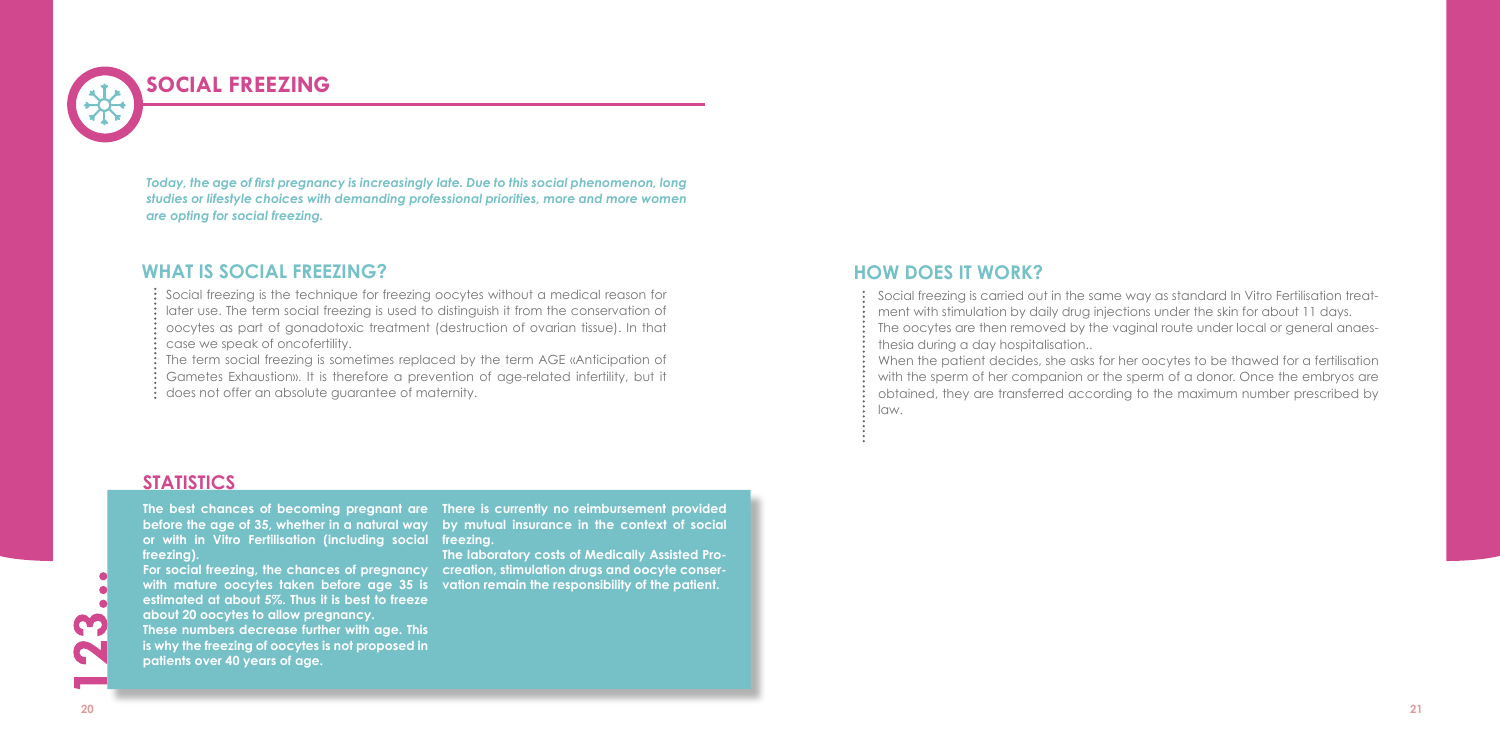

## **ONCOFERTILITY**

#### **- Cryopreservation of ovarian tissue:**

Cryopreservation of ovarian tissue is the technique used for laparoscopic removal of a fragment of an ovary under general anaesthesia. This technique can only be proposed to patients under 36 years of age where urgent chemotherapy treatment is required. It is the only way to preserve fertility in prepubertal patients. Part of the removed tissue is analysed to ensure the absence of malignant cells, the rest is frozen.

After the chemotherapy, if the patient does not regain normal periods, the previously frozen tissue is grafted by the same laparoscopic technique.

#### **- Freezing of oocytes and embryos:**

The patient may not necessarily have met the father of her future children at the time her cancer is found. It is possible in this case to cryopreserve oocytes for a legal period of 10 years.

If the couple is already formed and desires pregnancy, it is possible to freeze embryos. In this case the preservation period is 5 years.

Oocyte collection is performed as a straightforward In Vitro Fertilisation collection under local or general anaesthesia (with or without stimulation).

Where oocytes are frozen, after the patient has healed and if she so desires, the oocytes are thawed and fertilised with the sperm of a partner or sperm donor.

During all these treatments it is possible to use ovarian stimulation as in In Vitro Fertilisation. In view of the hormone-sensitive nature of some cancers, anti-oestrogen medications may be added so as not to limit the use of different fertility preservation techniques.

#### **SEVERAL TECHNIQUES ARE THEN AVAILABLE TO PATIENTS DEPENDING ON THE ANTI-CANCER TREATMENTS PROPOSED:**

Some treatments used for cancers have negative effects on the future fertility of female (and male) patients. Treatments such as chemotherapy or radiotherapy can have toxic effects on the ovarian reserve (the gamete stock in the ovaries).

The age at the time of diagnosis and at the beginning of cancer treatment is therefore crucial for reproductive medicine specialists to know which techniques, in agreement with the oncologists, to propose to their patients to preserve their fertility.

Multidisciplinary management of fertility at the time a cancer is found can be defined as oncofertility.

Where embryos are frozen, after healing and when the couple so desires, the embryos are thawed and transferred to the uterus (legal maximum of 2 embryos transferred at a time).

#### **- In vitro maturation:**

This technique makes it possible to recover oocytes at an immature stage as during a standard follicular puncture, but with specific technical modifications used.

The oocytes are then matured in the laboratory to a set stage when they can be frozen or fertilised with spermatozoa. This technique can also be used when collecting ovarian tissue.

As with the freezing of oocytes and embryos, the use is possible as soon as the patient is cured.

The choice of these treatments is made with the patient or the couple, in agreement with a multidisciplinary team of oncologists, radiotherapists, psychologists and specialists in reproductive medicine. In the case of male patients, one or more sperm samples are produced by masturbation and then treated in the laboratory, to finally be frozen in straws.

### Cancer and fertility

#### **MORE INFORMATION ON : http://www.family-hope.be/fr/**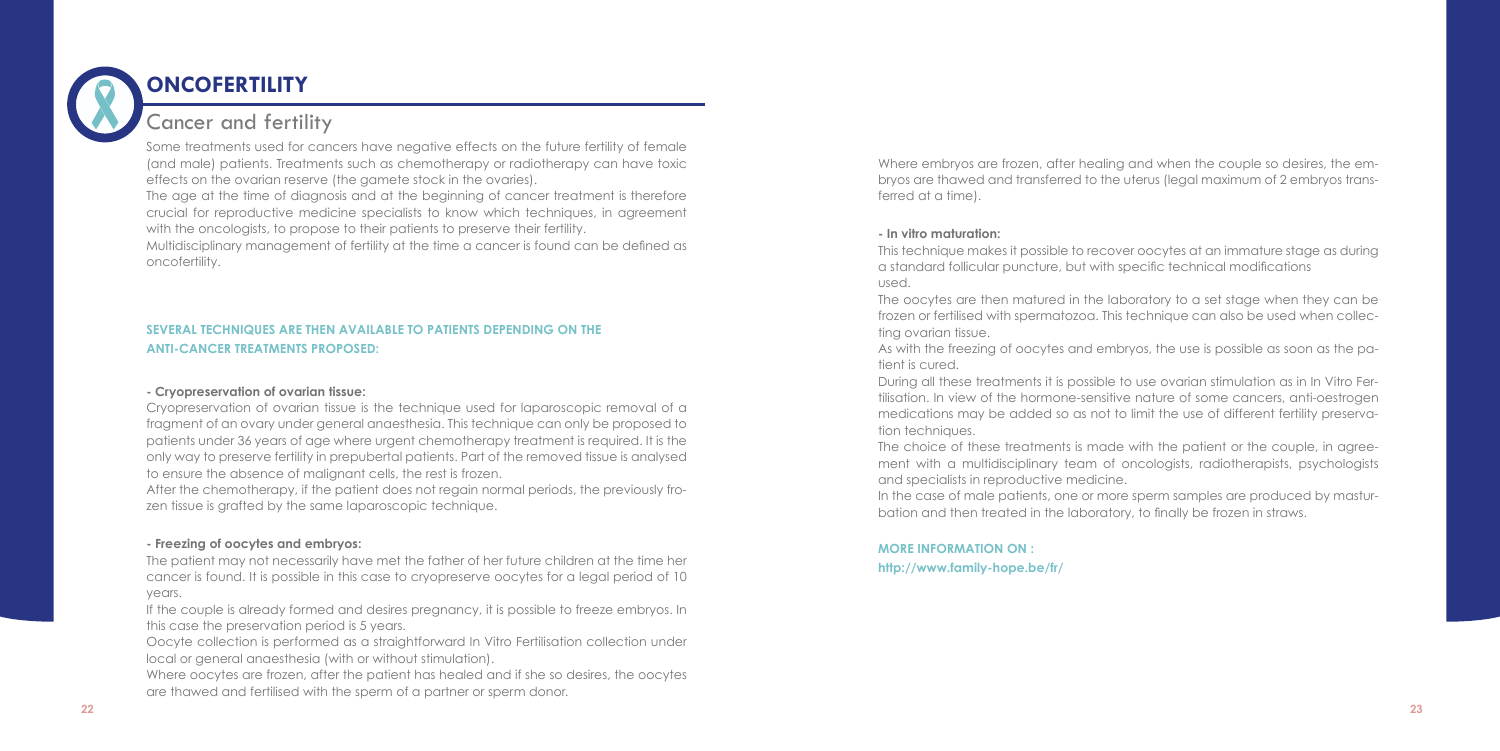

### **FERTILITY AND ENVIRONMENT**

Tobacco, GSM waves, age, obesity, endocrine disruptors...

Tobacco has a negative impact on fertility at different levels:

- Decreased ovarian reserve.
- Earlier menopause.

#### **Tobacco and spermatozoa:**

• Decrease in sperm quality parameters.

#### **Tobacco and ovarian reserve:**

#### **Tobacco and In Vitro Fertilisation:**

- Fewer oocytes obtained.
- Fewer live births?
- More miscarriages.
- More extrauterine pregnancies

MAP failure rates are therefore higher in patients who smoke.

- In Western countries, for societal reasons, the age of the first pregnancy gradually increases. However, optimal fertility is between 18 and 31 years of age and de-
- around the age of 40.
- Reduced chances with MAP
- In Vitro Fertilisation may not always be an answer to decreased ovarian quality. The
- quality and quantity of the oocyte reserve decreases with the woman's age.

 $\colon$  The Body Mass Index (BMI) has an impact on sperm quality. Male obesity = decreased quality of sperm parameters.

creases with time. This decline is accentuated around 35 years and plummets

#### **Male obesity**

#### **Female obesity**

An excessive BMI is responsible for a decrease in the In Vitro Fertilisation pregnancy rate, a decrease in live births, an increase in miscarriages and an increase in the

- 
- time needed to conceive.

#### **Impact of mobile phone exposure on spermatozoa**

In vitro and in vivo studies suggest a negative effect of human exposure to mobile phone on sperm quality. Mobile phone exposure might be associated with an 8% decrease in sperm mobility and a 9% decrease in their survival. Meta-analyses are still needed to validate all of these data.

#### **Mobile phone exposure on female reproductive cells**

Studies appear to show a decrease in follicle reserve in groups exposed to electromagnetic waves.

**Risk of miscarriages**

Studies show a link between mobile phone exposure and early miscarriages.

**Fertility of our children and the mobile phone**  It's important to educate adolescents about the potential dangers of mobile phone impact on their future fertility.

This fact is still little known but could cause deleterious effects on our future generations.

### **TOBACCO AND FERTILITY**

### **AGE AND FERTILITY**

### **OBESITY AND FERTILITY**

### **MOBILE PHONE AND FERTILITY**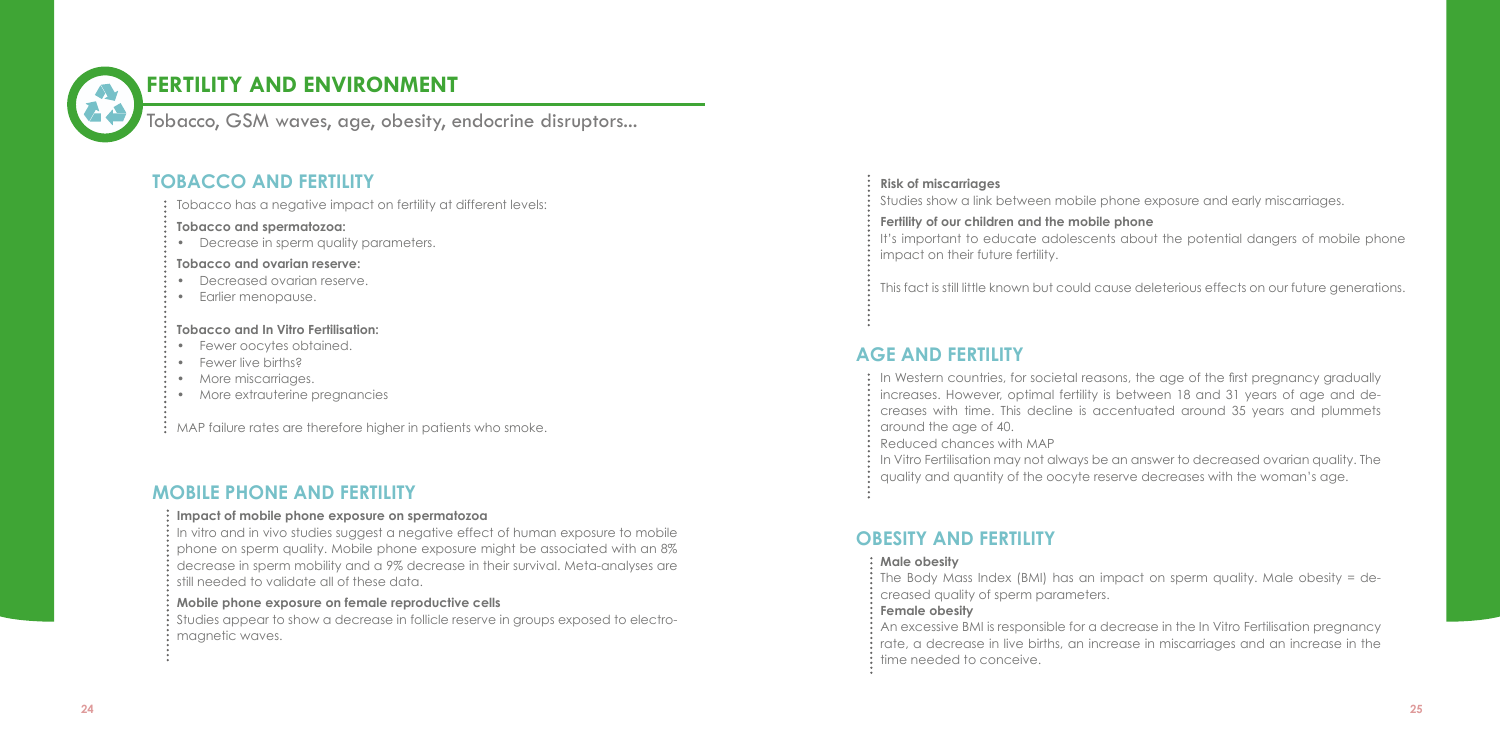Tobacco, GSM waves, age, obesity, endocrine disruptors..

#### **What is an endocrine disruptor?**

It is an exogenous substance (or mixture) that impairs the function of the endocrine system and, therefore, has adverse effects on the health of an intact organism, on its offspring.

- Plastics: Phthalates.
- Resines, plastics: Bisphenol A.
- Insulation: Polybrominated biphenyls.
- Cosmetics: Parabens.
- Contraception: synthetic oestrogens

### **Which are the endocrine disruptors?**

#### **In industry:**

- Dioxins, Polychlorinated biphenyls (PCBs).
- Nonylphenols.

Too high caffeine intake in women during peri-conception causes an increase in : the rate of miscarriage.

 $\mathrel{\mathop:}$  Caffeine consumption in the future father may also be associated with an increase  $:$  in the rate of miscarriage.

#### **In agriculture:**

- Pesticides, insecticides: DDT, Lindane, Methoxychlor.
- Herbicides, fungicides: Atrazine, Vinclozolin.
- Phytoestrogens: Genistein, Coumestrol.

- Decreased fertility and sperm quality with considerable geographical variations.
- **• If the baby is a boy:** increased hypospadias, cryptorchidism and testicular cancer. This triad is called gonadal dysgenesis syndrome, probably due to an early deficit of androgenisation.
- Foetal life represents a window of sensitivity to the effects of endocrine disruptors on spermatogenesis.
- $\colon \cdot$  Increased risk with sedentary lifestyle and obesity.

#### **In the home:**

#### **What is the impact of endocrine disruptors on our fertility?**

#### **In men:**

#### **In women:**

- Puberty seems increasingly early. The increase in early puberty may be due to endocrine disruptors.
- In humans, there is still little evidence of an effect of endocrine disruptors on folliculogenesis (follicle development) whereas data in rodents suggest such
- effects.

### **ENDOCRINE DISRUPTORS AND FERTILITY**

### **CAFFEINE AND FERTILITY**



## **FERTILITY AND ENVIRONMENT**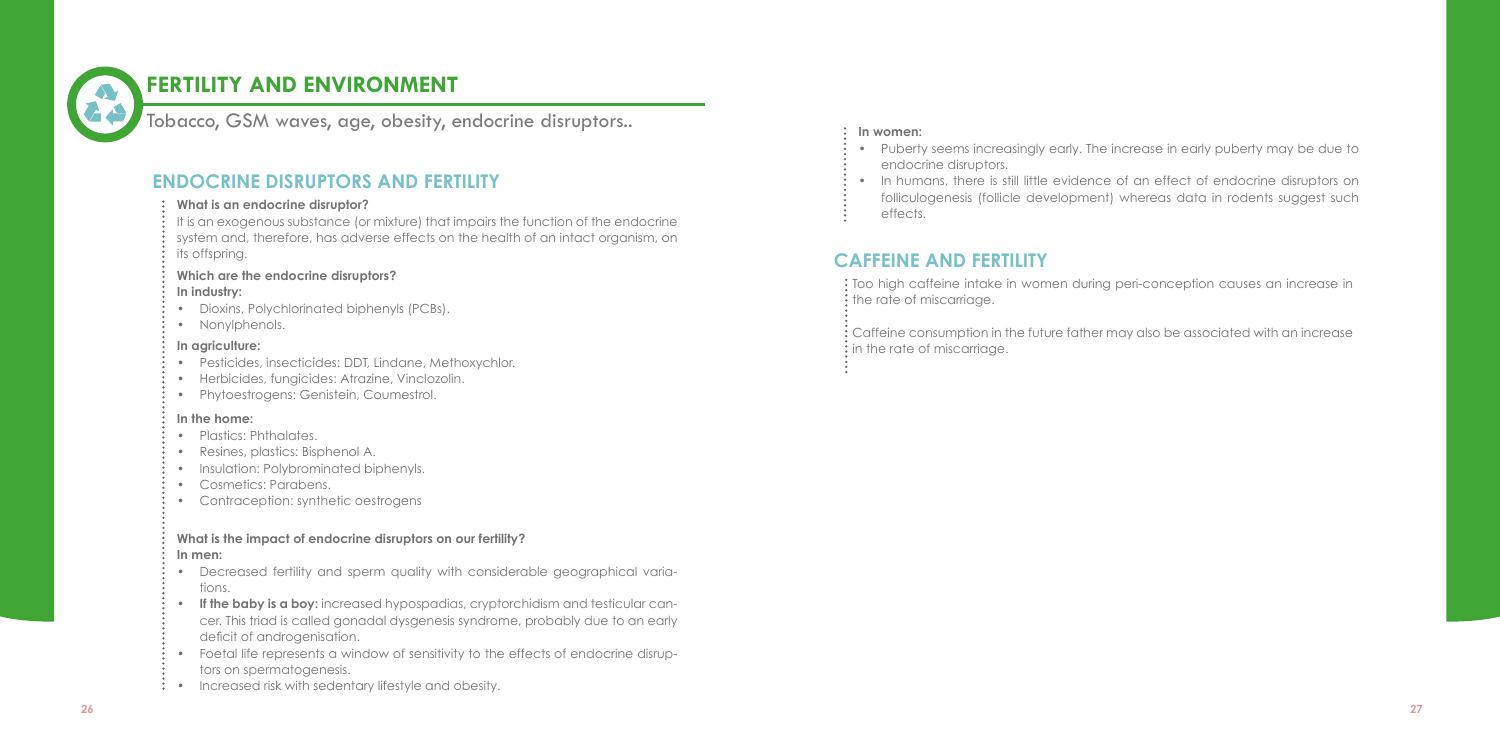If you need more information, do not hesitate to call the **Assisted Procreation Centre.** 

- From Monday to Friday from 08:00 to 18:00 -

#### **DELTA SITE:**

### **OFFICE:**



+32 (0) 2 434 81 98  $\blacksquare$ 

### **NURSES:**

+32 (0) 4 68 38 77 73 ନ୍ତ $\overline{\mathbf{a}}$ ⊠ pma@chirec.be

### **BRAINE-L'ALLEUD SITE :**

#### **OFFICE:**

+32 (0) 2 434 95 55  $\mathbf{z}$ 

 $+32(0)24349556$ 

### **NURSES:**

 $\sqrt{3}$  +32 (0) 2 434 95 61

#### **DUTY PHYSICIAN:**

- $\sqrt{3}$  +32 (0) 4 68 38 77 73
- ⊠ hbw.pma@chirec.be

# **Notes**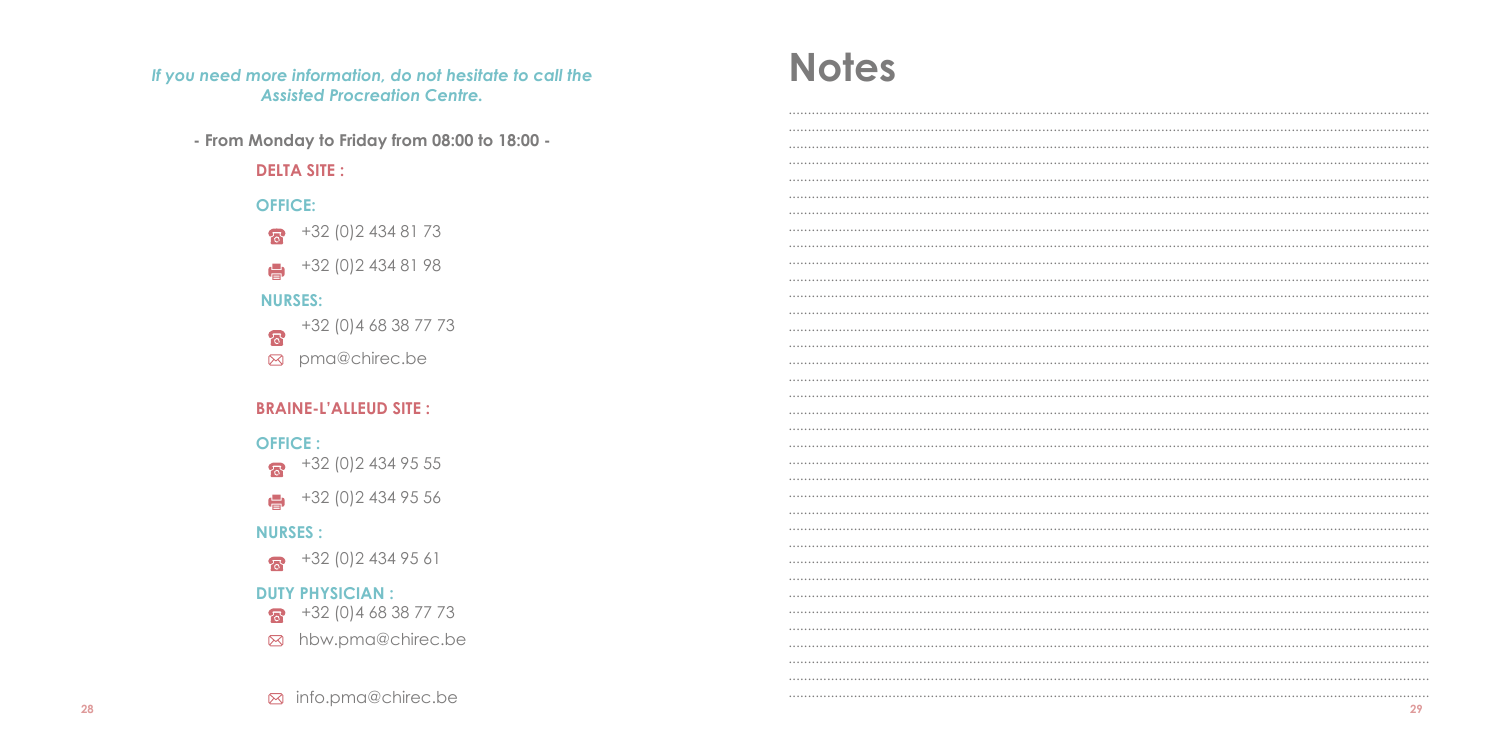# **Notes**